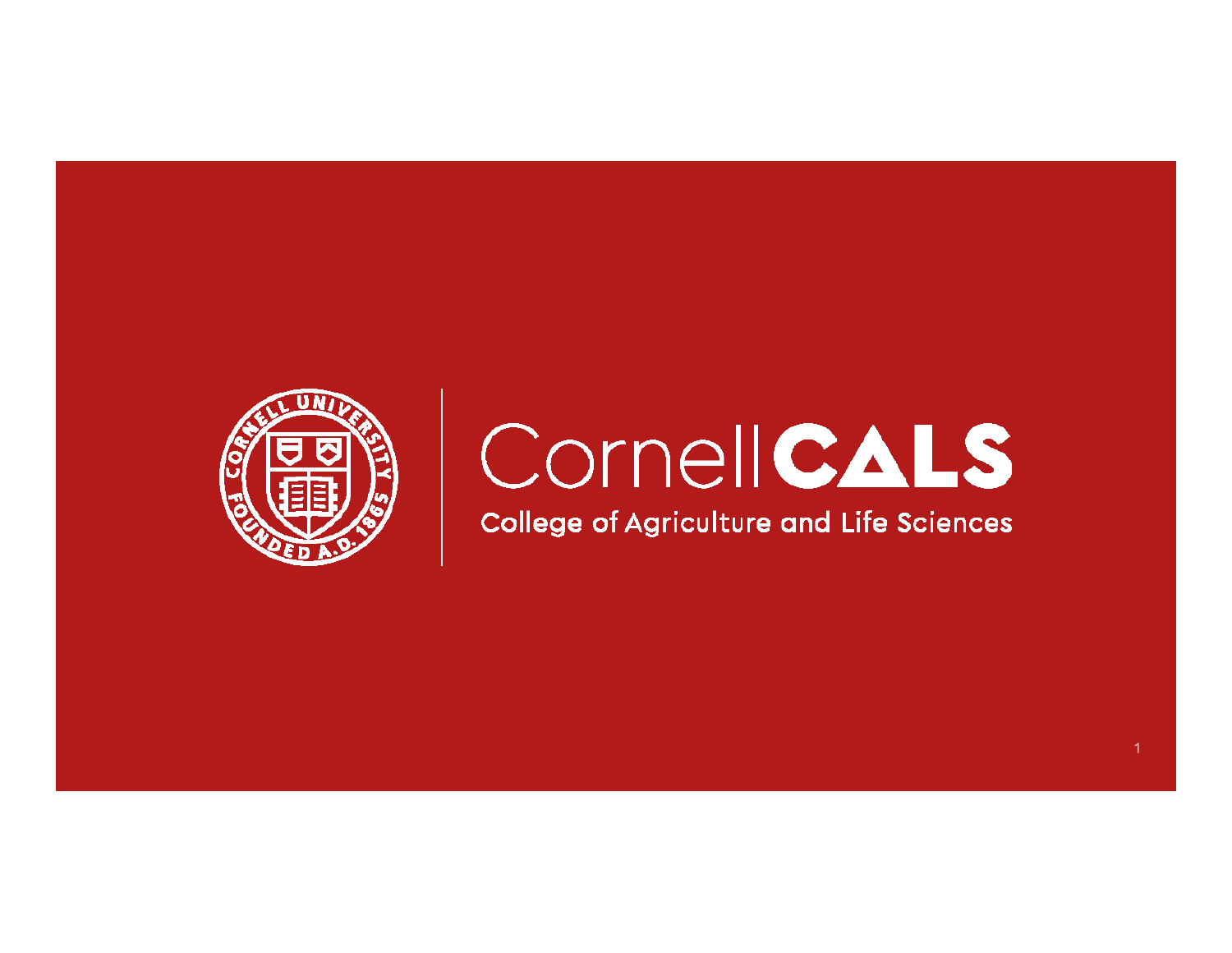# **What is a Brand and Why is it Important in the Modern Digital Age?**

*Samara A. Sit, Assistant Dean College of Agriculture and Life Sciences Cornell University*

*Northeast Joint Summer Session Conference, June 13, 2017*

COMPE CALS College of Agriculture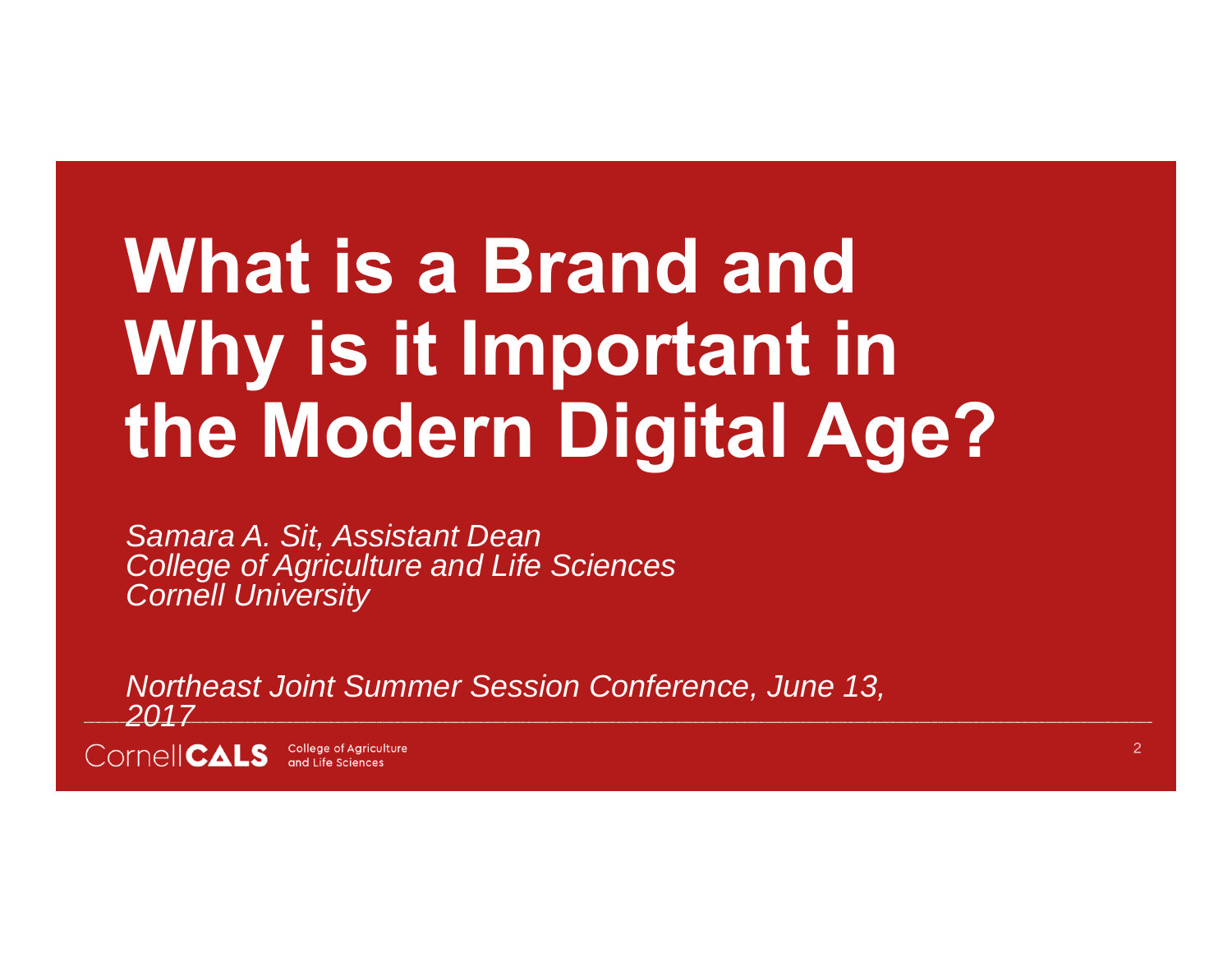# **What is Branding?**





 $3<sup>7</sup>$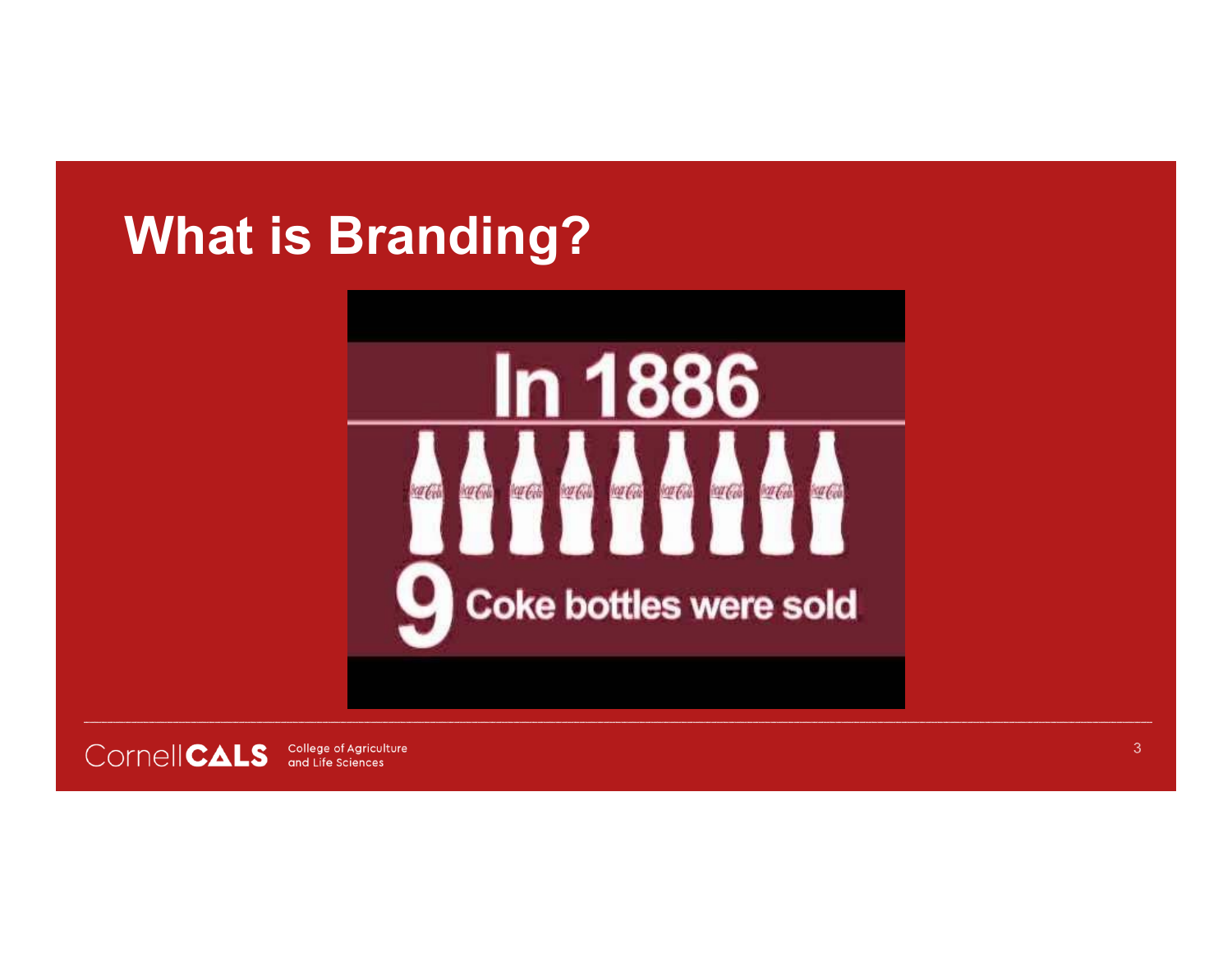### **Everyone in this room needs to think about their brand.**





 $\overline{A}$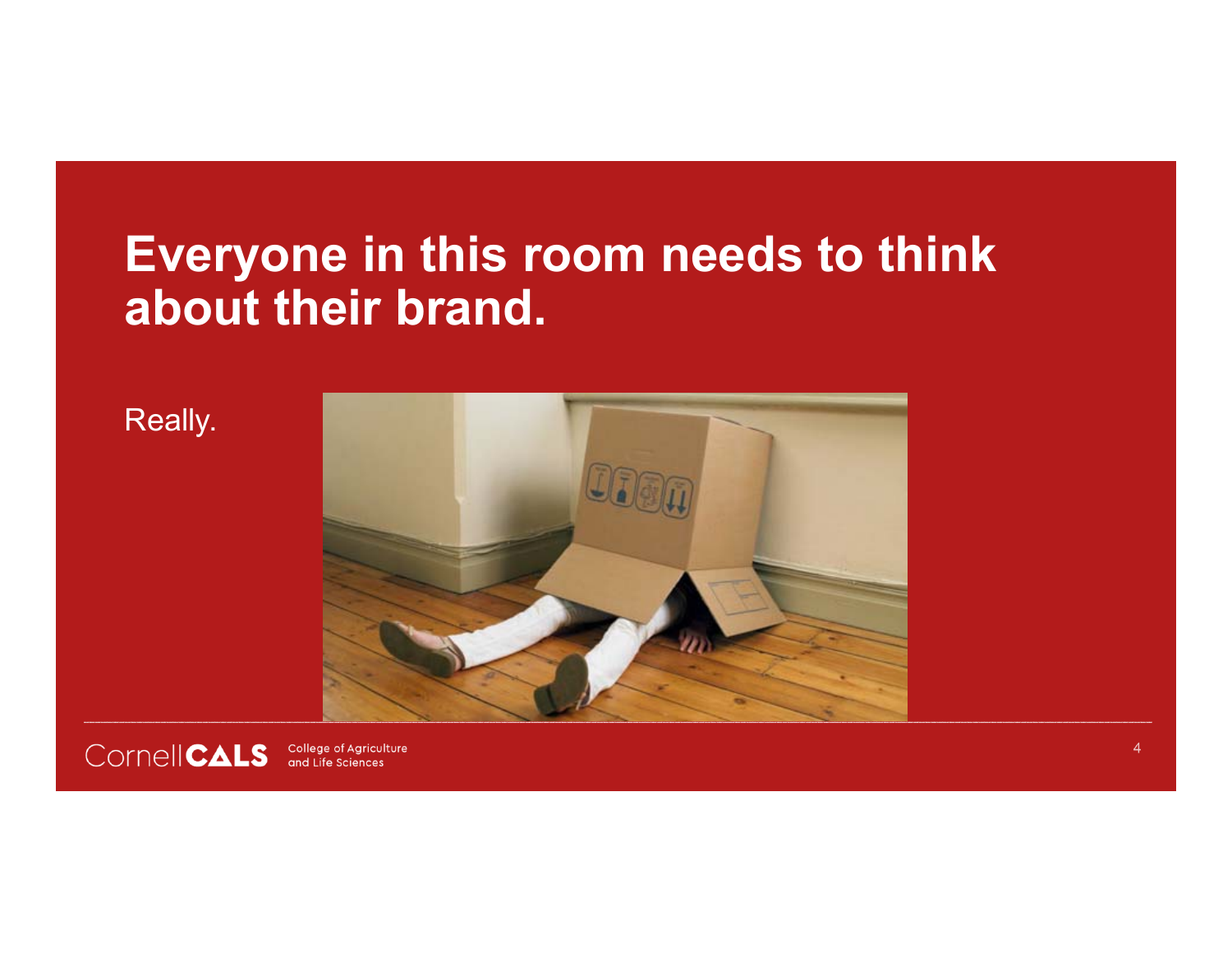# **What is a brand (and why should you care)?**

A brand is intangible but extremely important:

- A promise to consumers
- It's what audiences will get when they purchase or interact with your products/programs/service
- It's also a tool that conveys a set of beliefs or ideas to your audiences
- It helps people determine WHY they should interact with you
- Brand is something you interact with every day. It helps you form your own consumer choices.

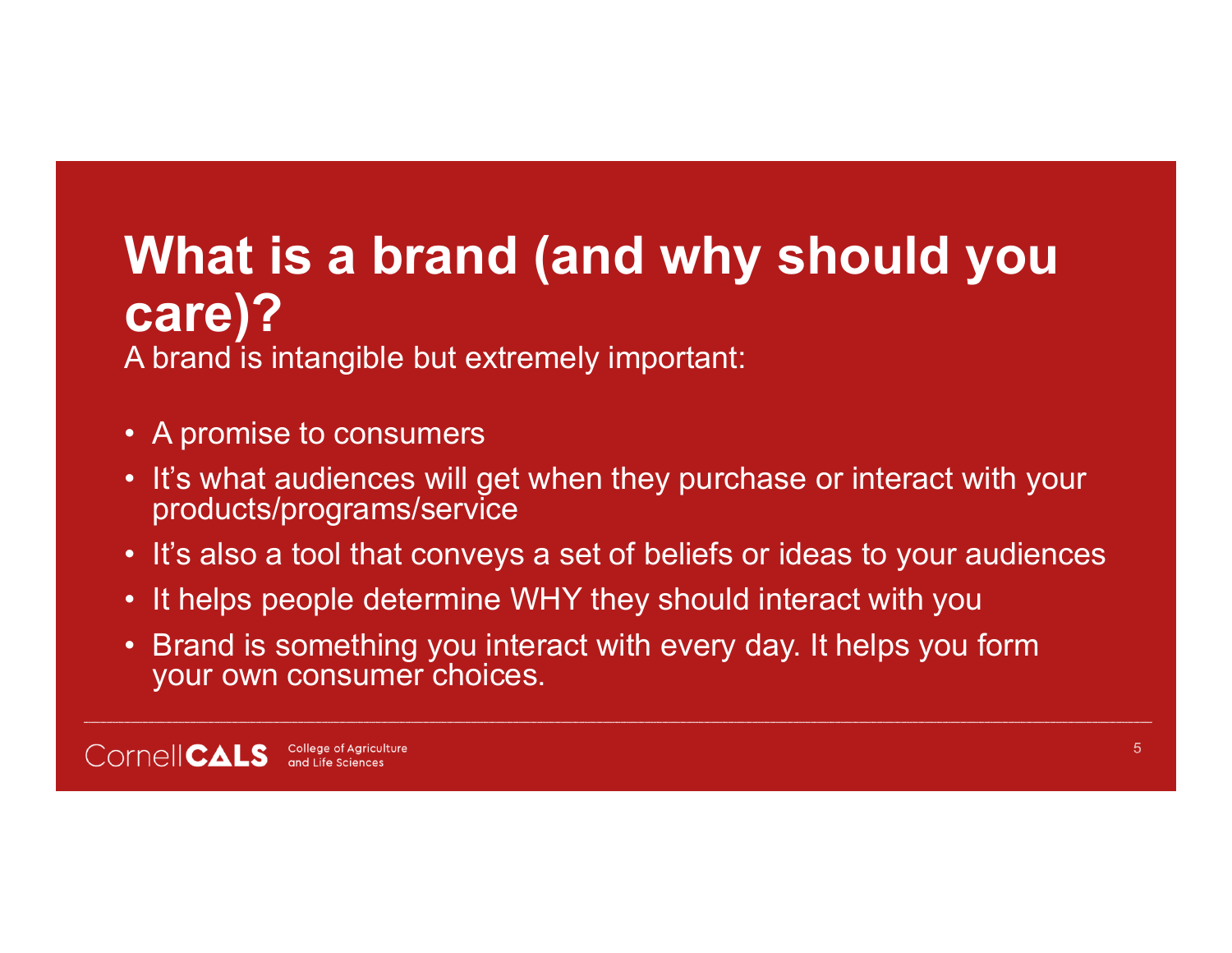# **What is a brand? Cont.**

- Brand is not something you put on a shelf it's something your whole organization lives every day
- Typically once you determine your brand, you write a brand strategy that will help the staff of your organization be consistent with expressing what that brand is
- A brand can help people inside and outside the organization know how to relate to the essence of what the place stands for and why it exists
- You can have a strategic plan to help people in an organization know where they are going without them understanding WHY they are going there

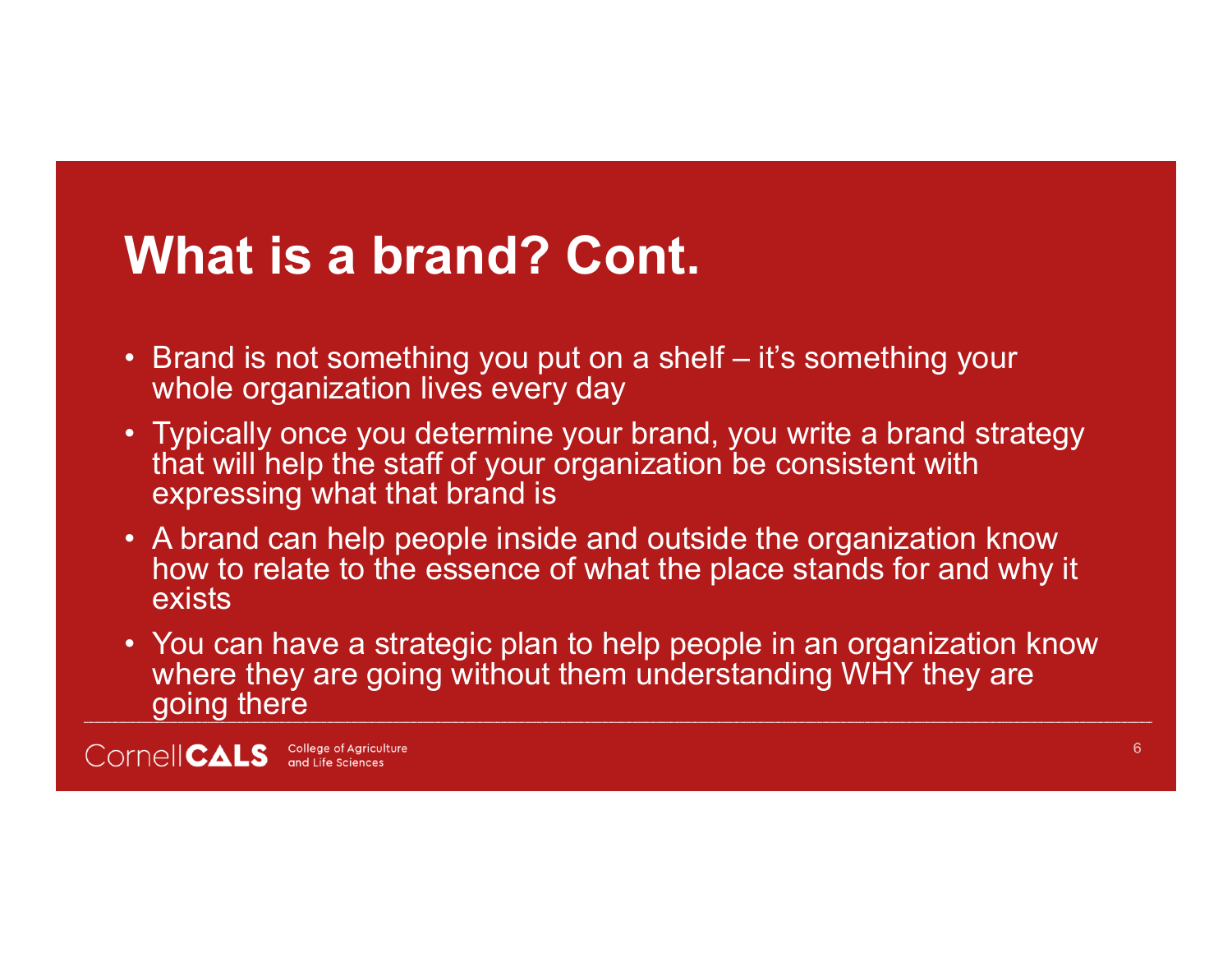# **Brand Plan vs. Strategic Plan**

Some of you might be thinking: this sounds like a strategic plan. Isn't that the process where we determine our mission and vision?

#### YES.

A strategic plan articulates what you want to do and **how** you plan to do it

A brand plan tells you (and everyone else) **why** you do what you do – it articulates your reputation so you can fulfill your mission

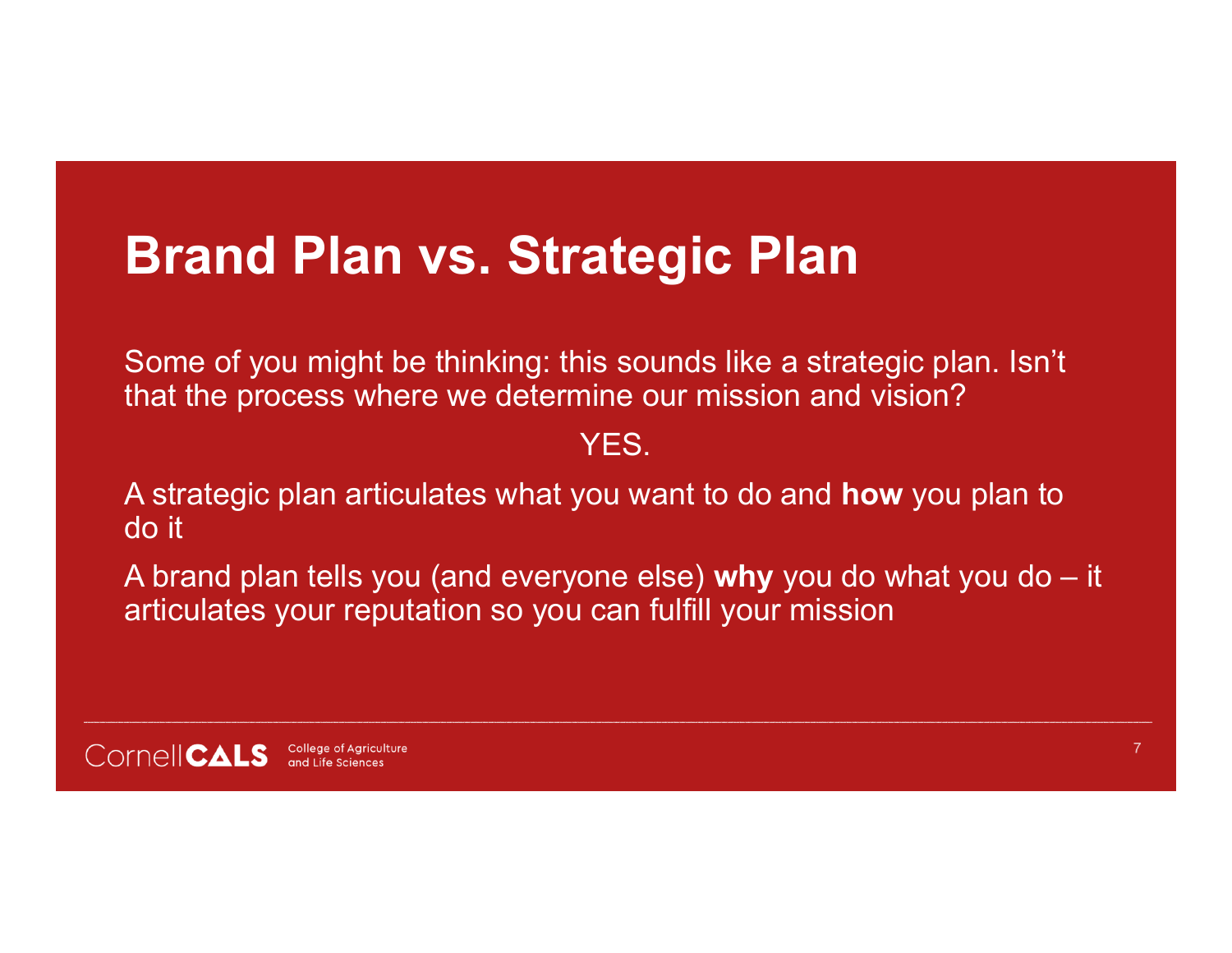### **What is the power of having a brand identity?**

#### An example:



Chobani @ @Chobani · 23 Feb 2012 Replying to @danreed\_DC @danreed DC Just a little dash of #nothingbutgood :) 17. Dan Reed @danreed DC · 23 Feb 2012 Starting to think they sprinkle a little something "extra" in these @chobani yogurts -- I'm #addicted, and my day isn't right without one. 偶  $\clubsuit$ 

**CornelICALS** College of Agriculture<br>and Life Sciences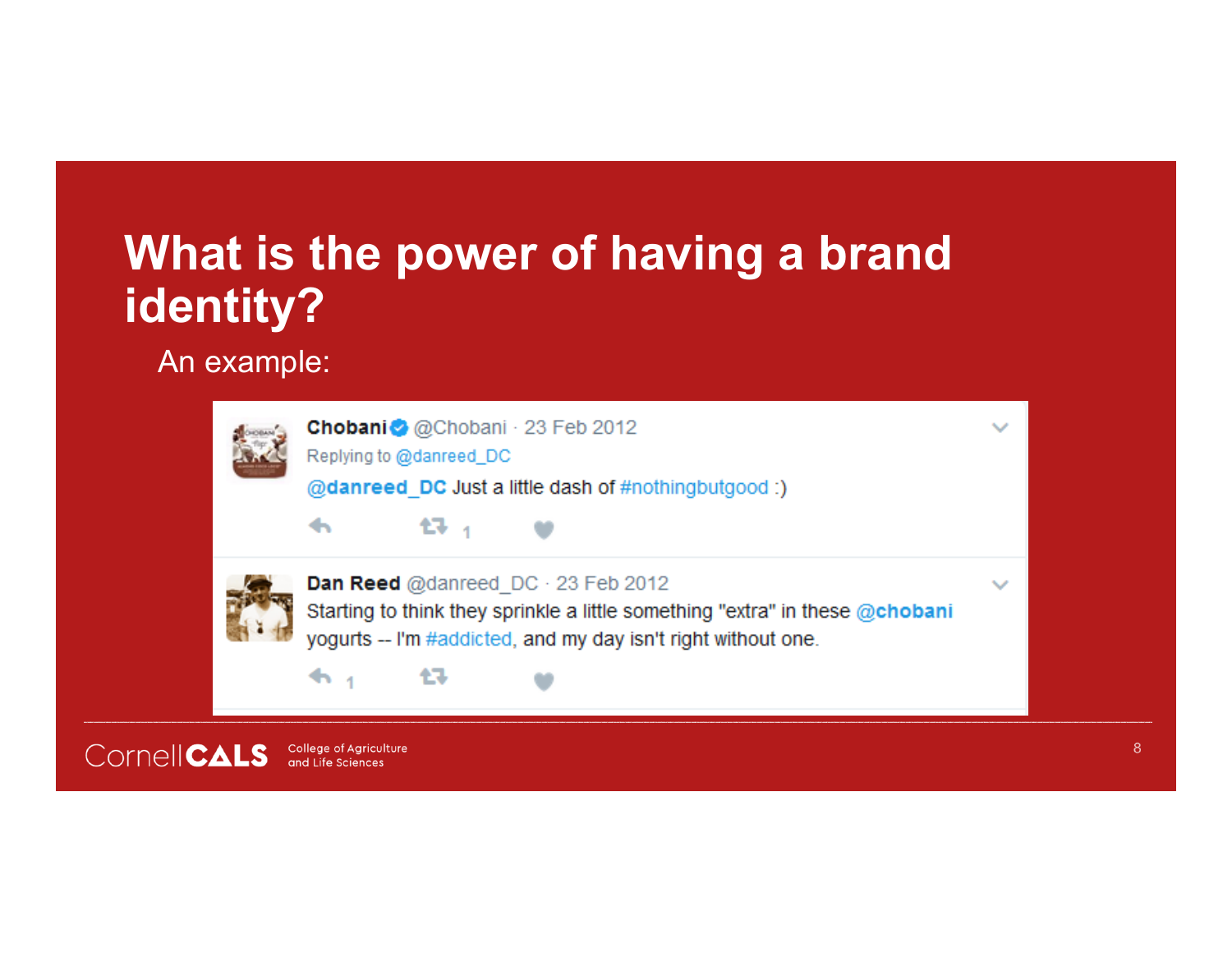### But isn't all this just propaganda or manipulation? Meet Edward Bernays.

- • *He developed a concept called the "engineering of consent"*
- • *His work demonstrated that appealing to the subconscious, not the rational mind, was the way to control and regiment the masses*





We are governed, our minds are molded, our tastes formed, our ideas suggested, largely by men we have never heard of.

 $-$  Edward Bernays  $-$ 

**AZ QUOTES**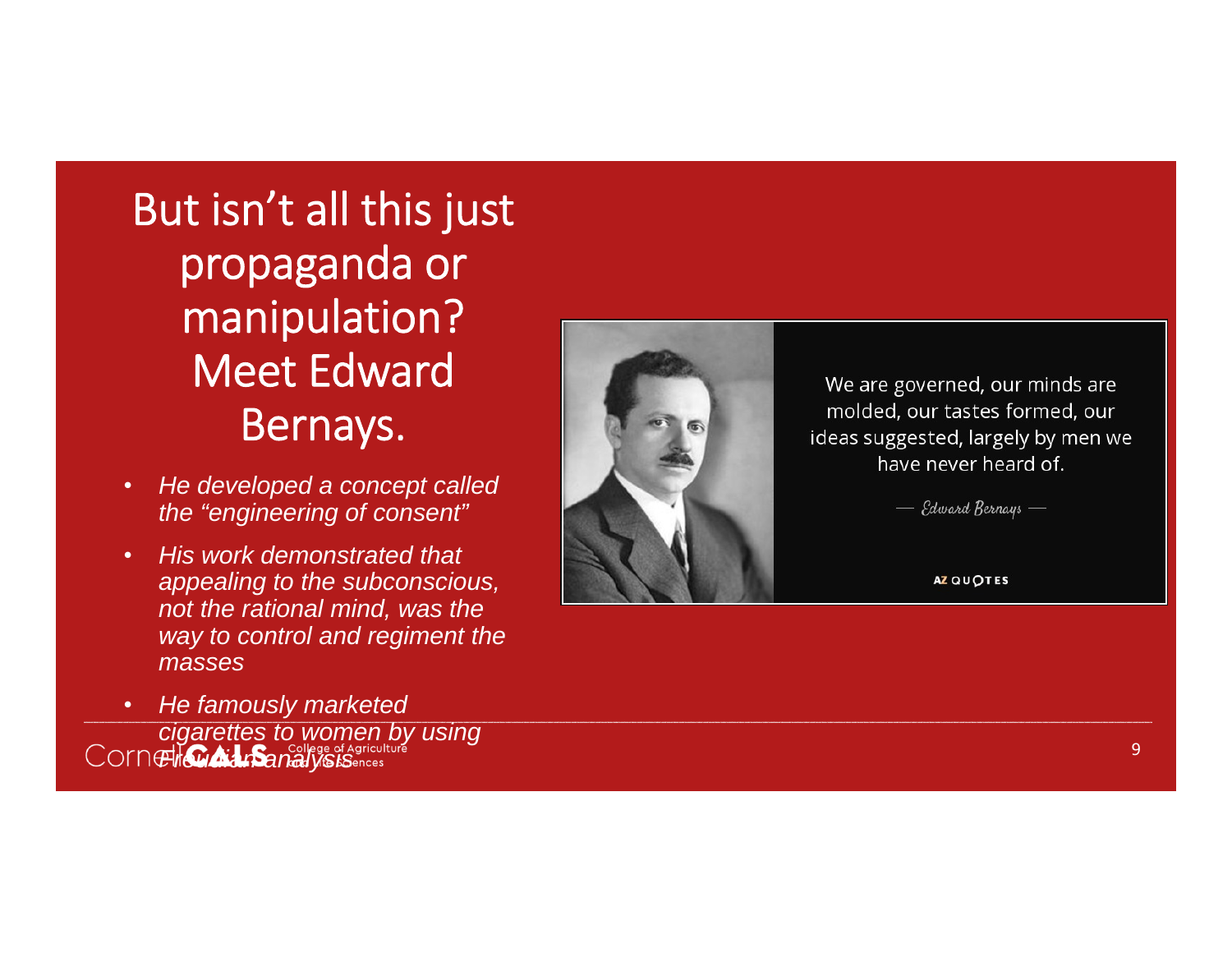## **Branding as a force for good**

- Just because companies use branding to sell products does not mean you should avoid it
- Branding itself can be honest, authentic and will create a dialogue with your stakeholders and key audiences
- It can help generate excitement in your cause



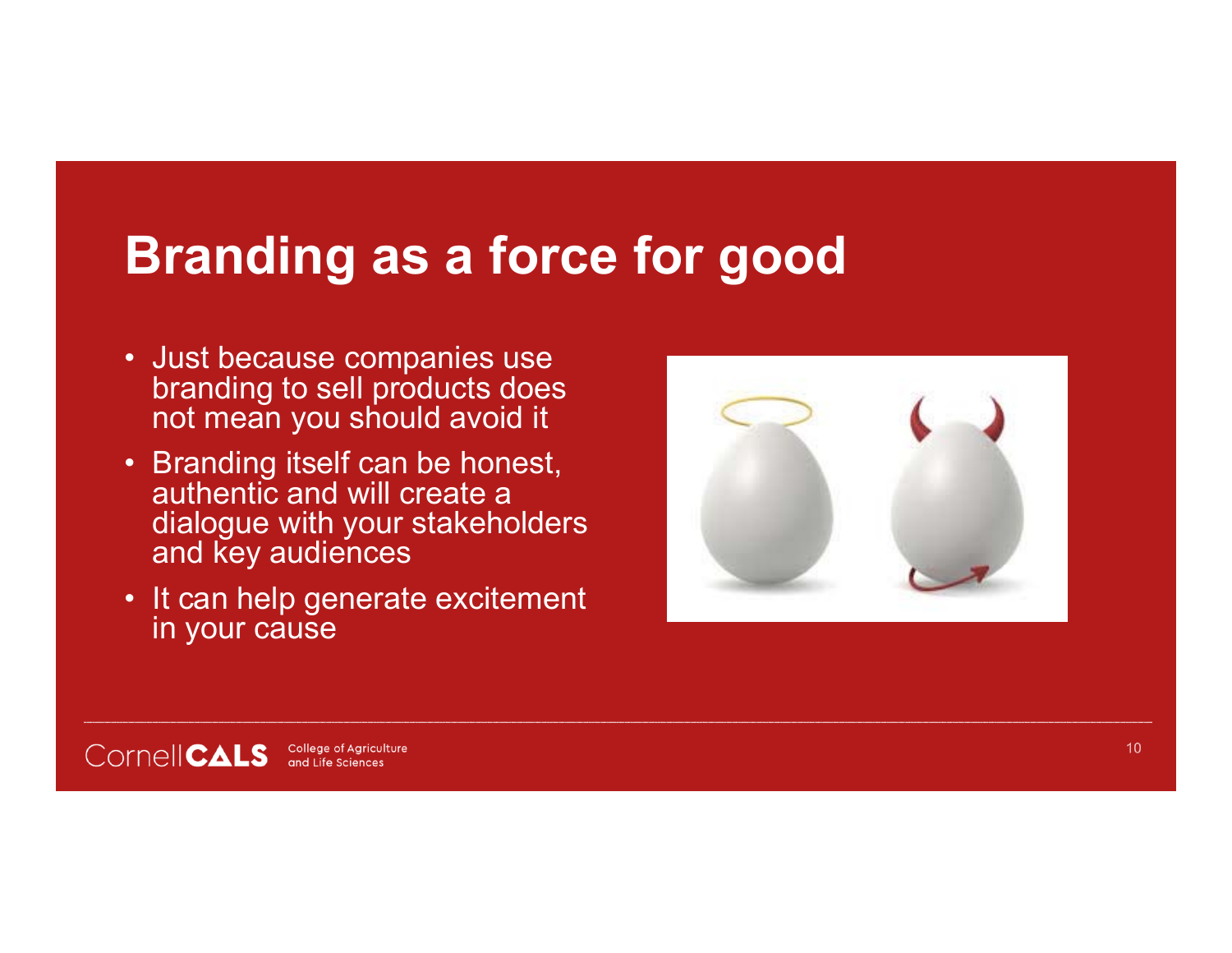# **Branding and higher education**

- About 20 years ago, higher education institutions began to see an increase in direct competition to their business model
- Students began to want a more developed sense of the lifestyle they would have at an institution, and to demand a more diverse set of educational products that include online learning
- In response, colleges and universities began to realize the importance of creating a "branded house" to help prospective students choose
- What else happened 20 years ago? The rise of the digital age!

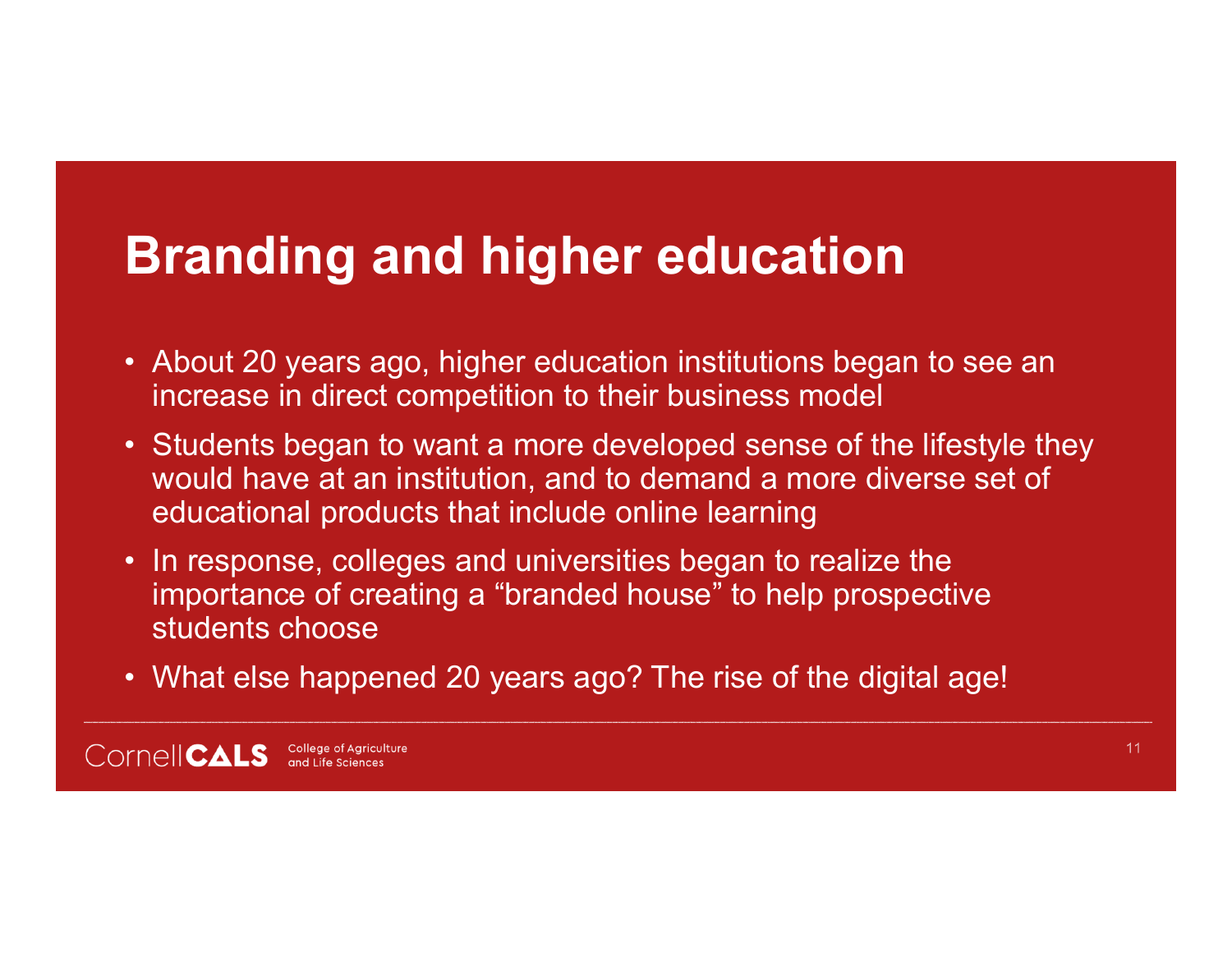### **Communication became a two-way street**







College of Agriculture<br>and Life Sciences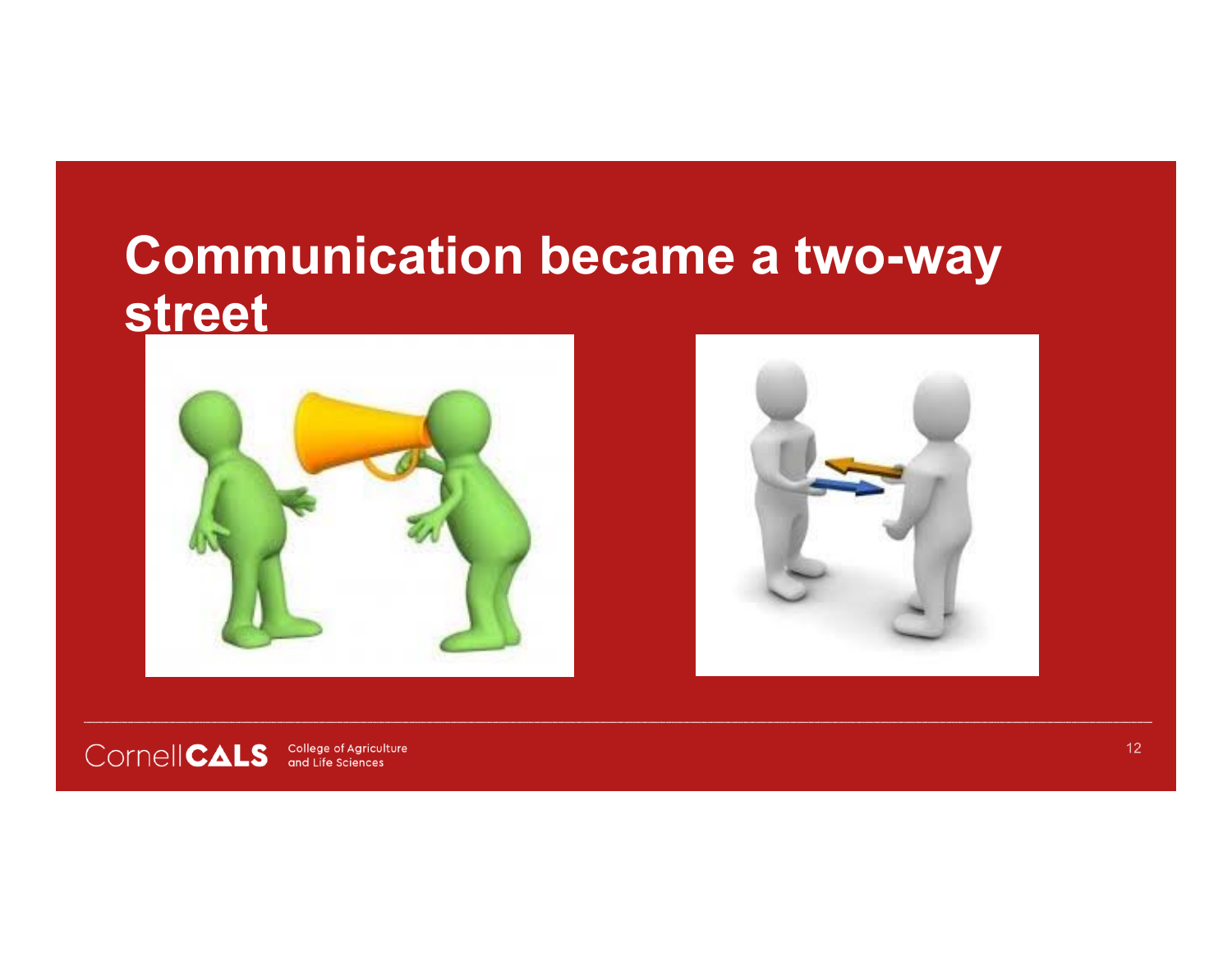# **The Digital Age changed everything**

- Orgs. understood the new era and began using the Internet as an extension of their brand.
- Audiences could now seek out information directly, and lots more of it. They also gained access to the brands directly through such tools as social media.
- The strong voice that audiences gained through social media use began to have as much power to influence the reputation of a brand as whatever the company or organization did.
- People began to also have conversations with many others with more ease.

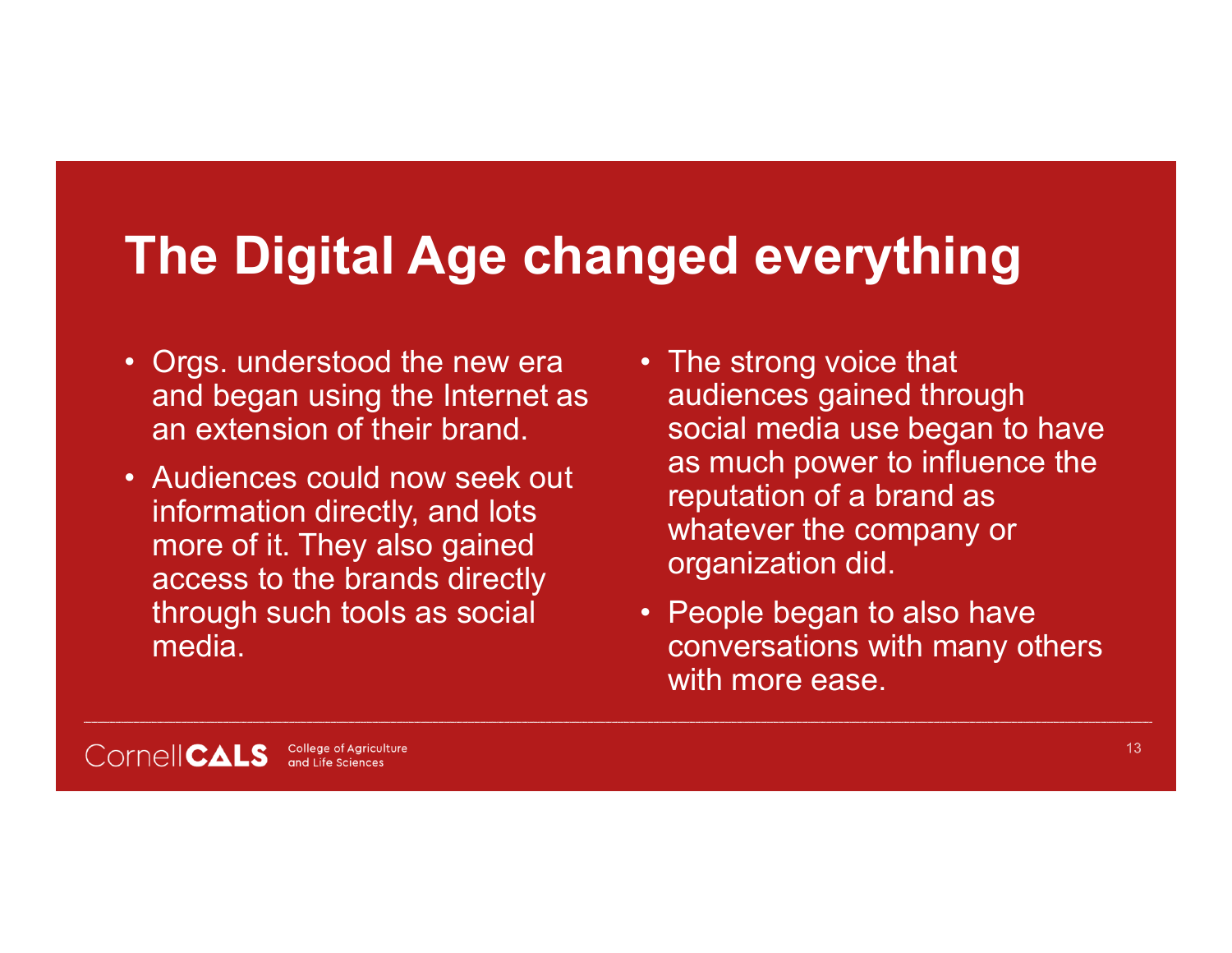#### **The times, they are changing: More people interact with your brand digitally than ever**

#### **beforeSearch engines are how people find you and find out about you**

- 71% of B2B researchers start their research with a generic search. (Google)
- In 2012, a Google study found that online search was the most common influencer for shoppers; trumping family and friends as the most-used source of information for the first time ever.

#### **Increasingly, mobile internet use is key**

- More Google searches take place on mobile devices than on computers in 10 countries including the U.S. and Japan. (Google, 2015)
- 61% of consumers said that they are more likely to contact a local business if they have a mobile optimized site. (Brightlocal, 2015)

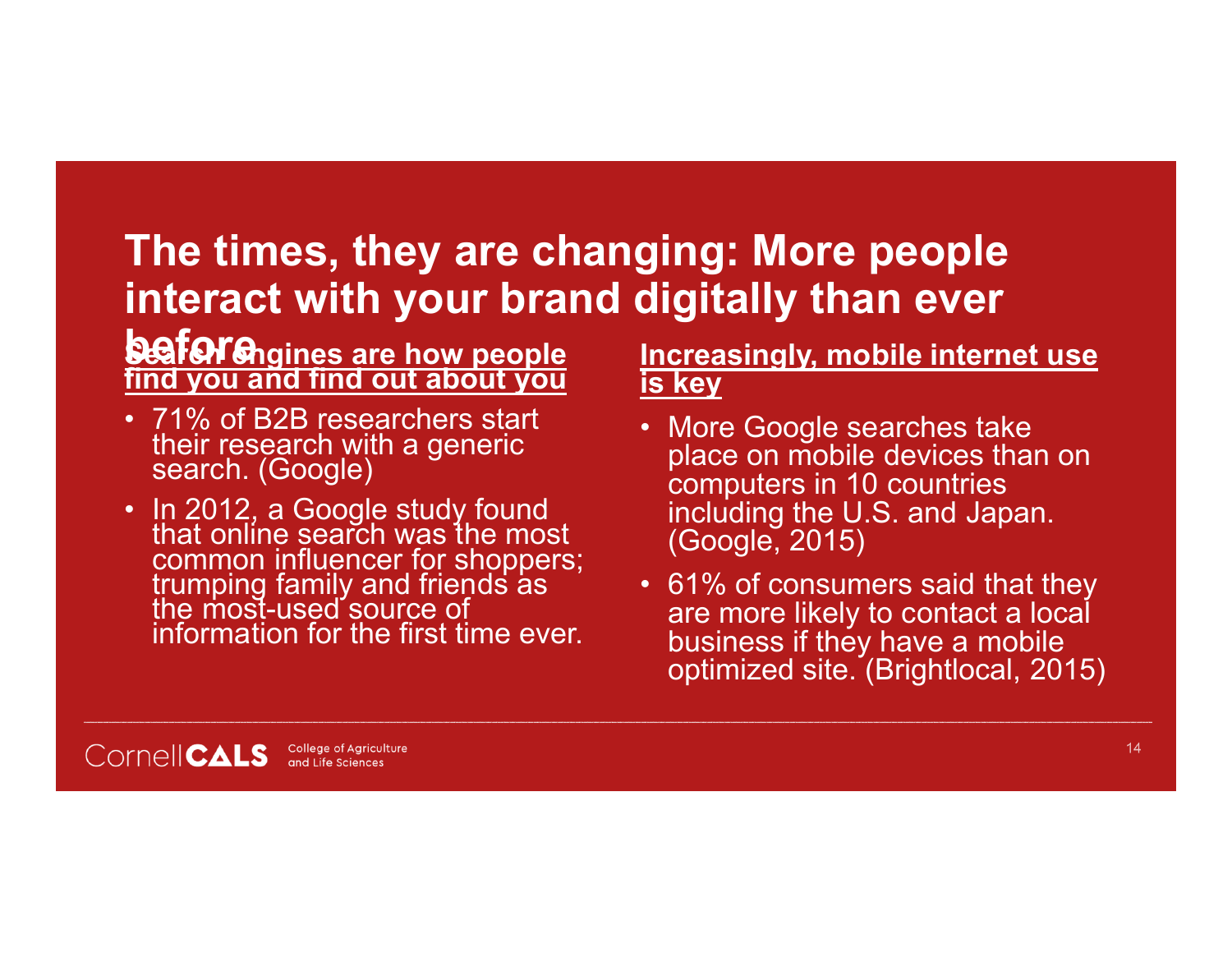#### **Which means if you are concerned about your reputation, you cannot ignore your digital self**

- A key part of understanding your brand identity is having a strategy for how you do your business while considering how it should be managed in the digital age.
- Creating a responsive website and a brand identity that stands the test<br>of time and delivers in the digital world is now a priority. People are<br>online right now who you could use your help. How will they find you?
- The digital experience you offer your audiences is a reflection of who you are and how much you value them.
- What will people find out about your agricultural station, or college, or<br>system, or program, on the Internet? Who is monitoring that?

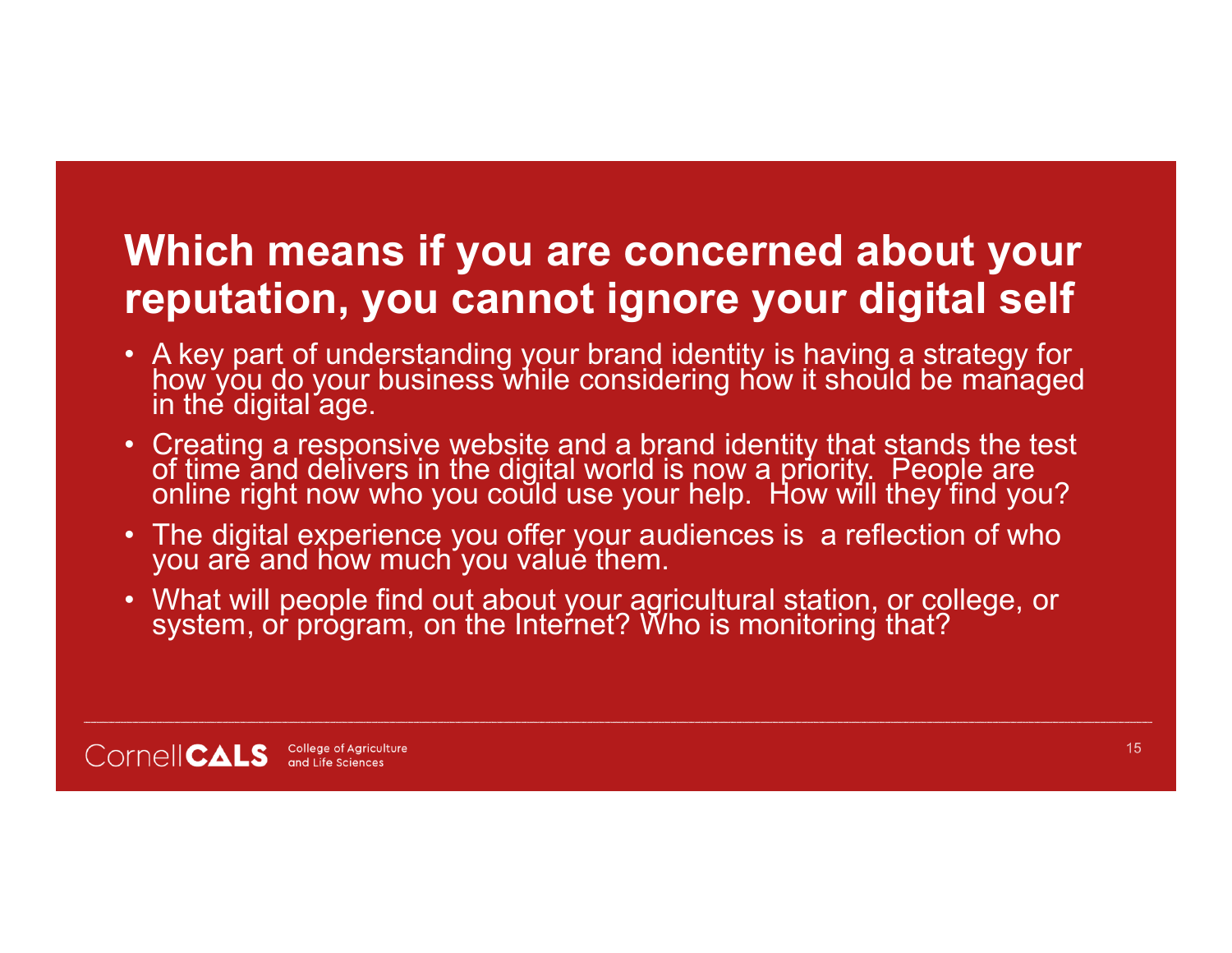### **In the digital era, you cannot control your brand**

• You and your organization may manage your brand but you cannot control it. What it requires is that you express yourself consistently so people learn by repetition. If every time they interact with your brand you deliver a consistent experience or impression, then that is the lasting feeling they will have toward you.

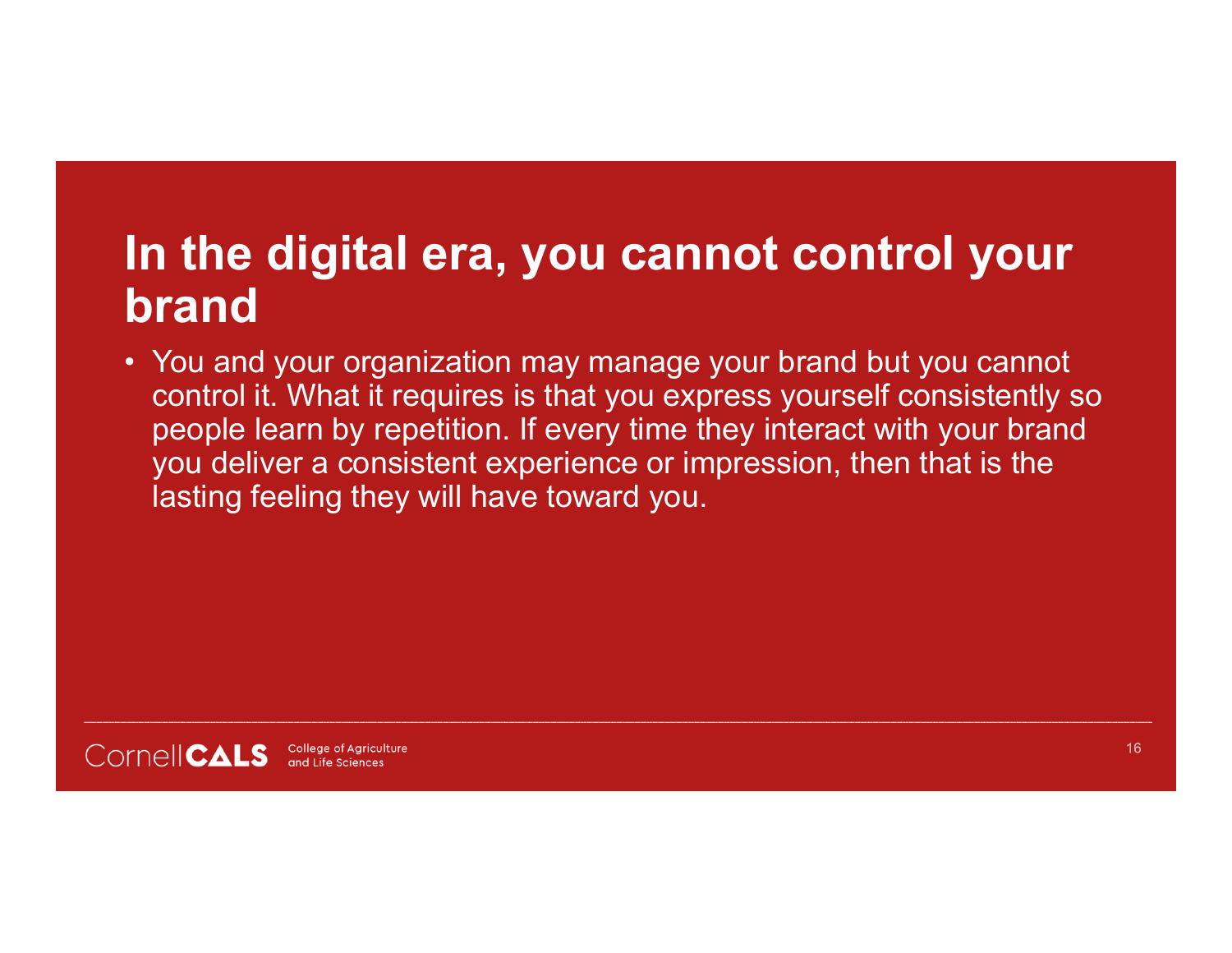# **Things to think about**

- Successful branding starts with a clear strategic vision
- Presenting a concrete vision gives your audiences confidence in their choice to interact with your people and services.
- Don't get caught up in the DOING. If you're burying your research deep within a website that no one visits, does it make a sound?
- Do you have a communications strategy? Do you understand your key audiences and how to reach them? Do you understand how they perceive you? What reputation challenges do you face and how should you overcome them?

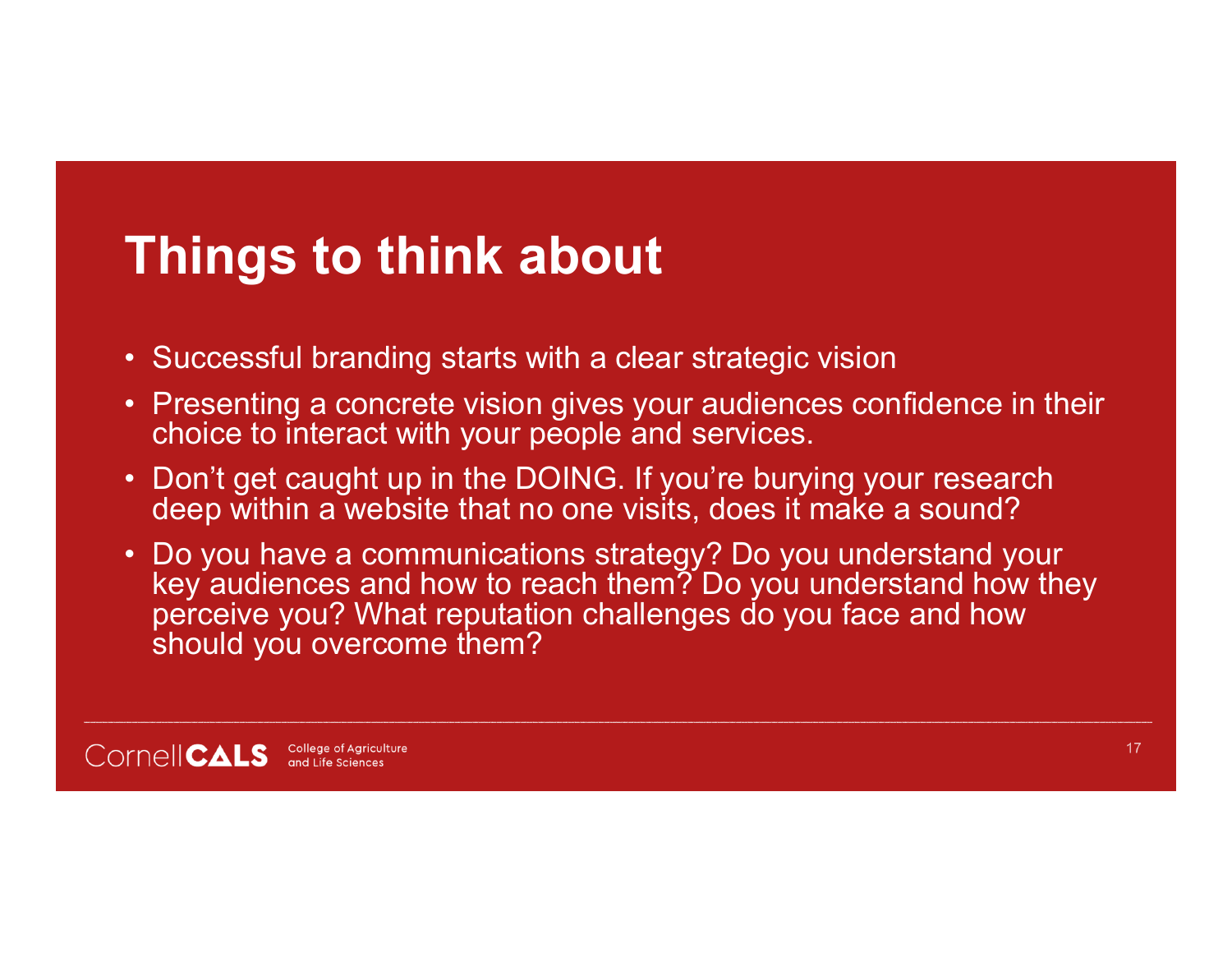# **Things to think about**

• It's important to identify stakeholders and their motivations for interacting with your institution. Some are obvious – students and their parents, gardeners, growers. But do you have a strategy for attracting donors? What about citizens in the state where you live, do they know your value? What do these groups think about you: funding decision-makers in government, corporate business partners and sponsors, and the local community?

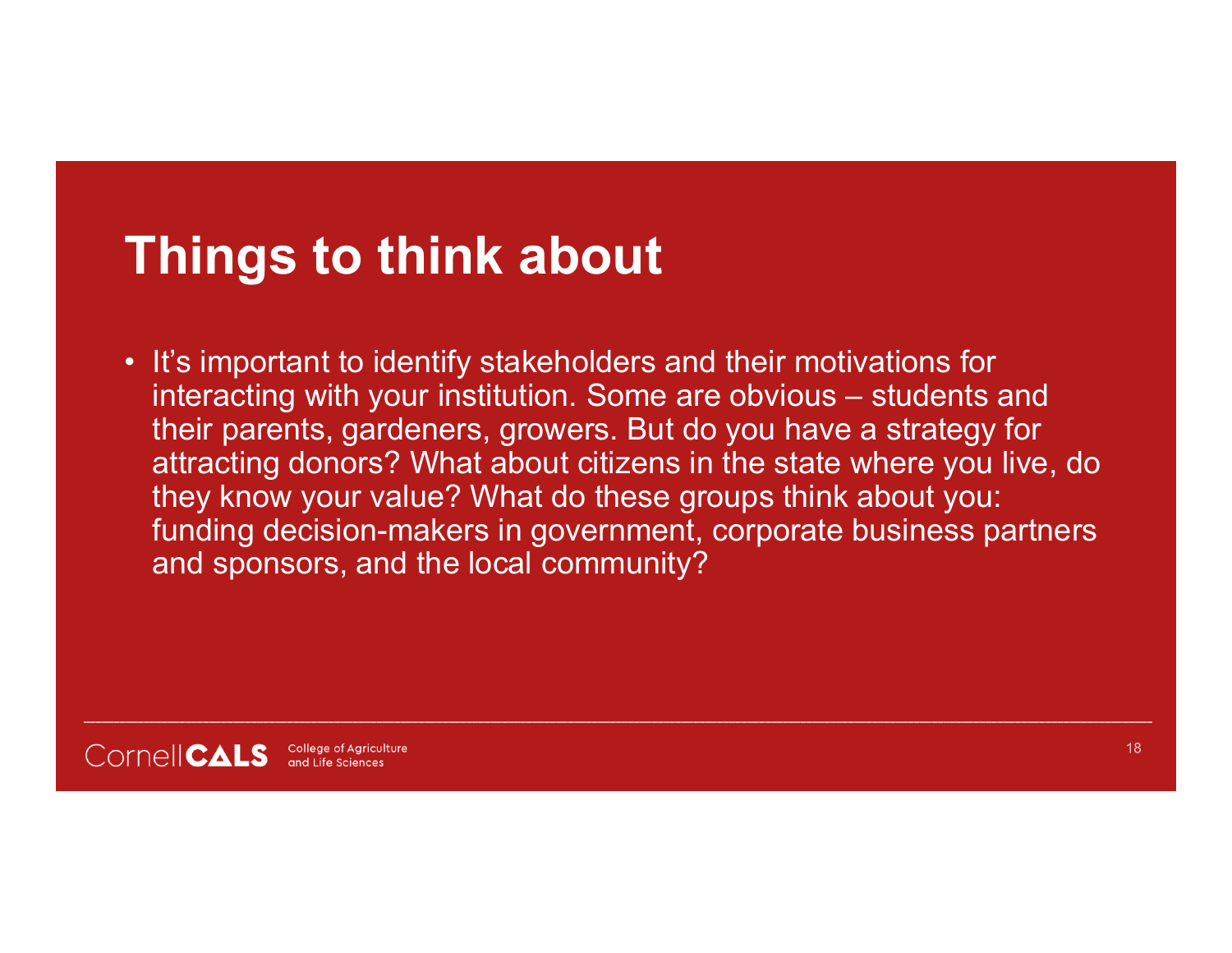# **How a developed sense of brand can help**

Once you determine what your brand is, a variety of tools can be used to communicate brand to audiences. If you are struggling with any of these things, you should consider that the answer lies within an exploration of your brand:

- Visual identity: Photography, website layout, logo
- Messaging strategy/Tone: What issues do we write op-eds about? Which research do we prioritize publicizing? What is our personality like as we talk about ourselves? How do we know what stories we tell will best resonate?
- Behavior: How do you act as an organization? Do you share the values of your audiences?

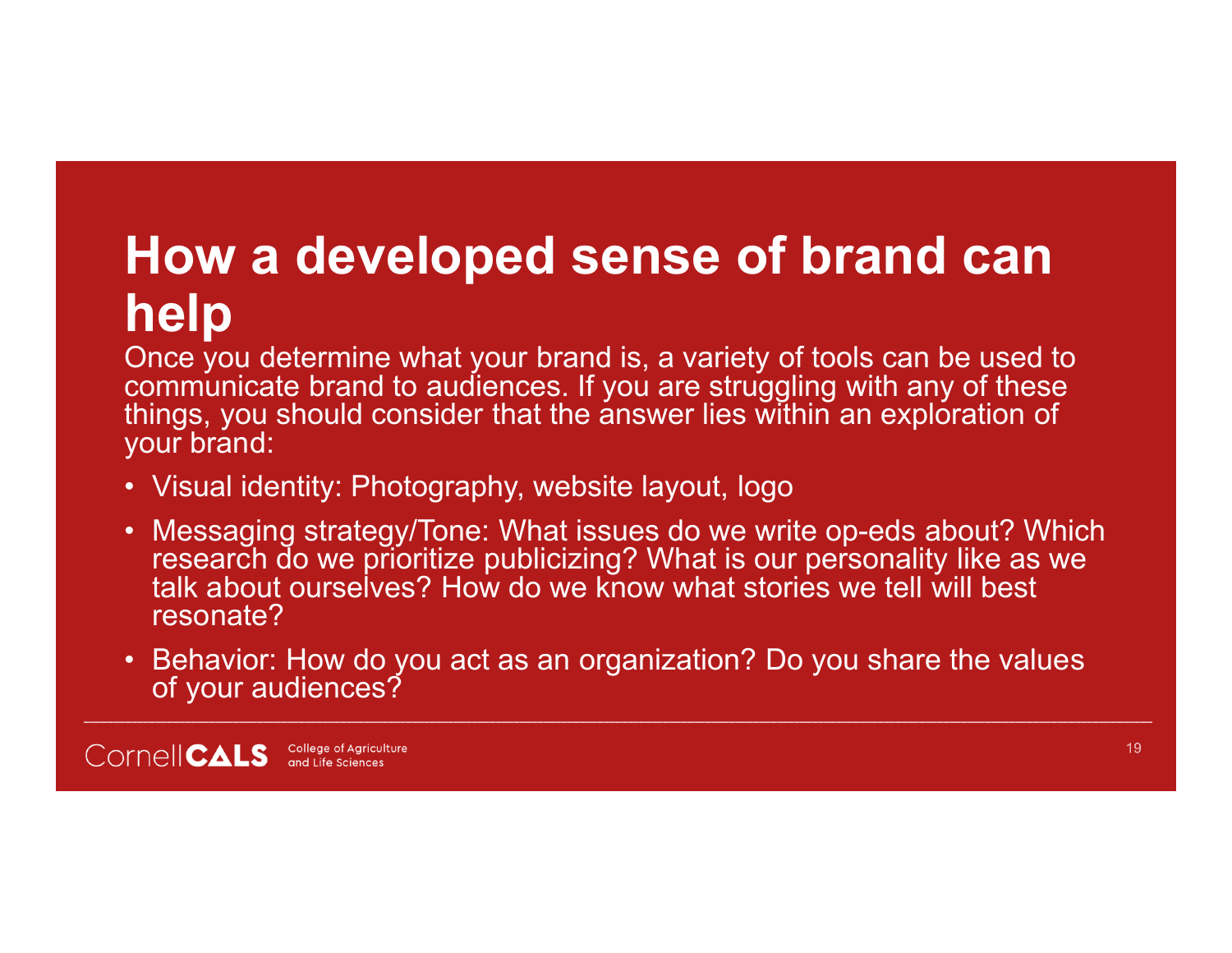Talk to your communications people